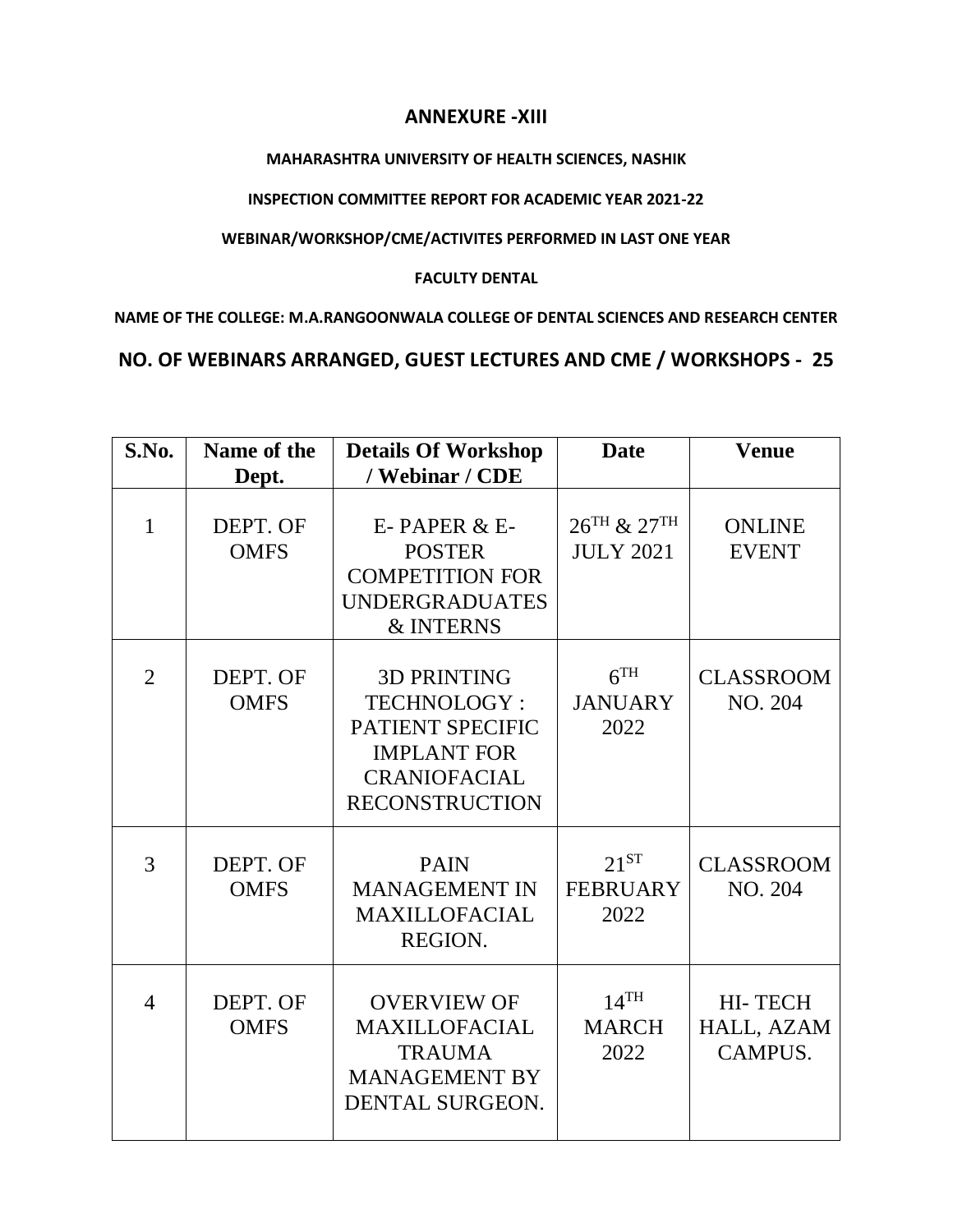| $\tau$ | <b>DEPARTMENT OF</b><br><b>ORTHODONTICS</b> | <b>USE OF MINISTER</b><br><b>AND BIOSTAR FOR</b><br><b>FABRICATION OF</b><br><b>VARIOUS</b><br><b>APPLIANCES WITH</b><br><b>HANDS ON</b><br><b>DEMONSTRATION</b> | <b>FEB 2022</b>          | MARDC,<br><b>PUNE</b>       |
|--------|---------------------------------------------|------------------------------------------------------------------------------------------------------------------------------------------------------------------|--------------------------|-----------------------------|
|        |                                             | <b>Basic Life Support</b>                                                                                                                                        | <b>DEC 2021</b>          | <b>MARDC</b><br><b>PUNE</b> |
|        |                                             | Ortho Finish Line                                                                                                                                                | <b>SEPT 2021</b>         | <b>ONLINE</b>               |
| 8      | <b>DEPT OF</b><br>PERIODONTOLOGY            | <b>STRESS</b><br><b>MANAGEMENT</b><br><b>WORKSHOP</b>                                                                                                            | 28th<br>February<br>2022 | MARDC, PUNE                 |
|        |                                             | <b>WORLD ORAL</b><br><b>HEALTH DAY</b>                                                                                                                           | 22 MARCH<br>2022         | MARDC, PUNE                 |
| 9      | <b>DEPT OF PATHOLOGY</b>                    | <b>INFECTION</b><br><b>CONTROL</b>                                                                                                                               | 27 JAN<br>2022           | <b>MARDC PUNE</b>           |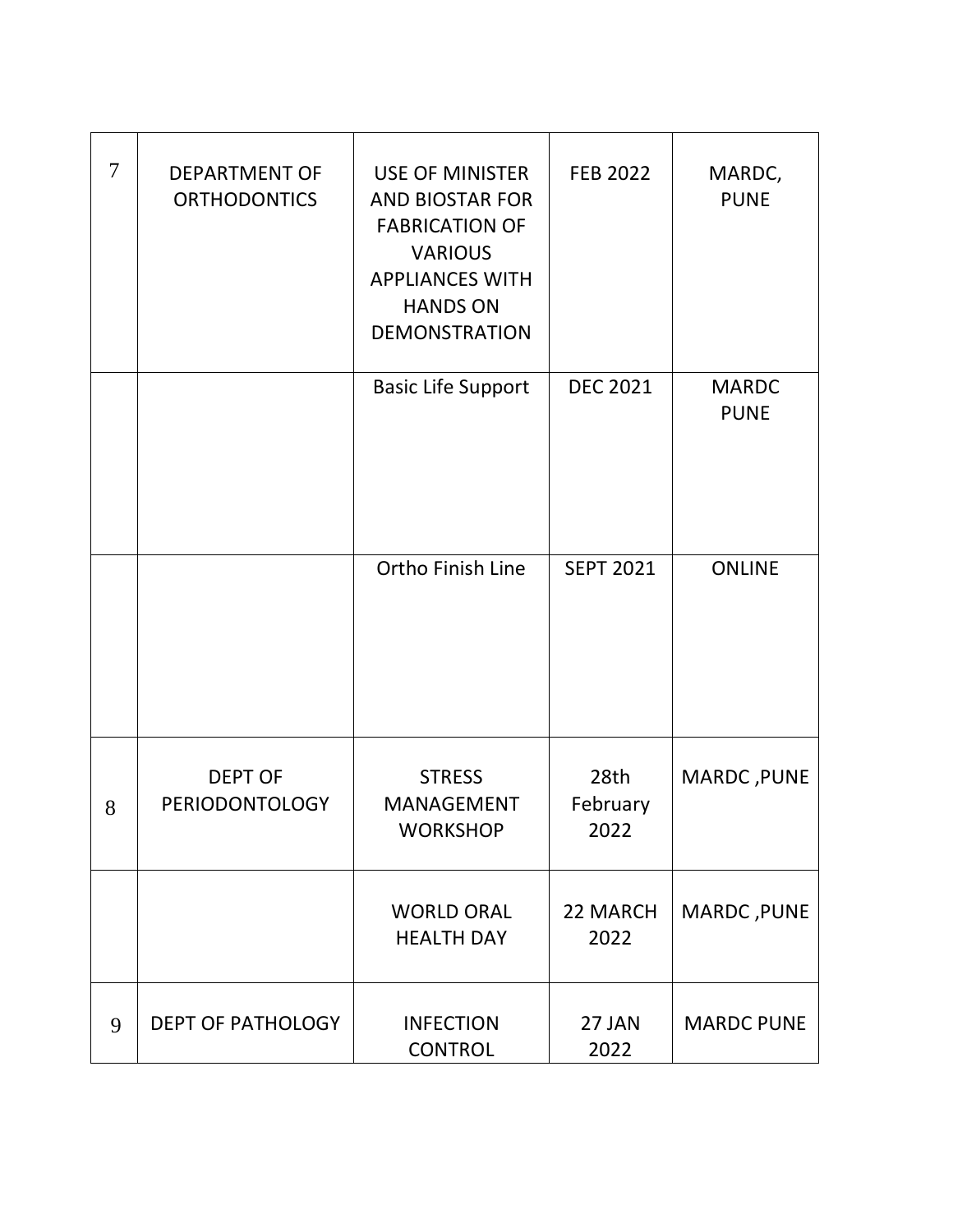| 10 | <b>DEPT OF ORAL</b><br>PATHOLOGY AND<br><b>MICROBIOLOGY</b>             | <b>EPIPHANY 2021</b>                                                                                                                                                              | $5TH - 7TH$<br><b>JULY</b><br>2021         | <b>MARDC</b><br><b>PUNE</b>                                |
|----|-------------------------------------------------------------------------|-----------------------------------------------------------------------------------------------------------------------------------------------------------------------------------|--------------------------------------------|------------------------------------------------------------|
| 11 |                                                                         | <b>BIOMIMETIC</b>                                                                                                                                                                 | <b>18 NOV</b><br>2021                      | <b>MARDC</b><br><b>PUNE</b>                                |
| 12 |                                                                         | <b>NATIONAL ORAL</b><br><b>PATHOLOGY DAY</b><br><b>ILL EFFECTS OF</b><br><b>TOBACCO ON</b><br>HEALTH,<br>CROSSWORD,<br><b>EXTRA CO</b><br><b>CURICULAR</b><br><b>COMPETITIONS</b> | 25<br><b>FEB</b><br>2022                   | <b>MARDC</b><br><b>PUNE</b>                                |
| 13 | <b>DEPT OF PUBLIC</b><br><b>HEALTH DENTISTRY</b>                        | <b>GUEST LECTURE ON</b><br>PERSONAL FINANCE<br>BY MR BIPIN SHAH<br>(FINANCIAL<br>EXPERT)                                                                                          | 2 <sup>ND</sup> MARCH<br>2022              | <b>HI TECH HALL</b><br><b>AZAM</b><br><b>CAMPUS</b>        |
| 14 | <b>DEPT OF PEDIATRIC &amp;</b><br><b>PREVENTIVE</b><br><b>DENTISTRY</b> | <b>GUIDE TO STUDY</b><br><b>ABROAD</b>                                                                                                                                            | 28 <sup>TH</sup><br><b>OCTOBER</b><br>2021 | <b>MBA HI-TECH</b><br>HALL, AZAM<br><b>CAMPUS</b><br>,PUNE |
| 15 | <b>DEPT OF</b><br><b>PROSTHODONTICS</b>                                 | PROSTHO DAY                                                                                                                                                                       | 22 JAN<br>2021                             | <b>MARDC</b><br><b>PUNE</b>                                |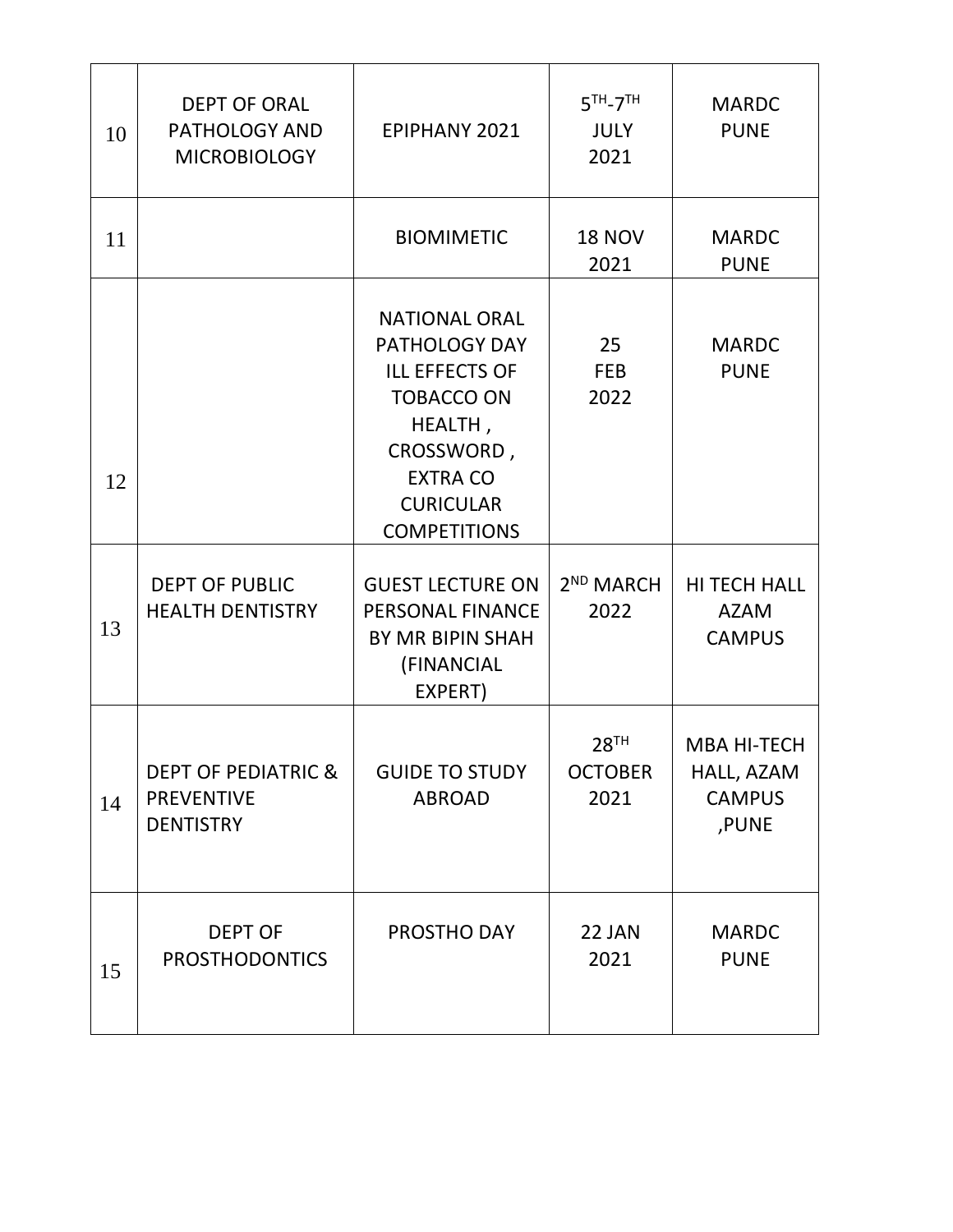| 16 | <b>DEPT OF</b><br><b>PROSTHODONTICS</b>                                             | PROSTHO DAY                                                                           | 22 JAN<br>2022                                                       | <b>MARDC</b><br><b>PUNE</b> |
|----|-------------------------------------------------------------------------------------|---------------------------------------------------------------------------------------|----------------------------------------------------------------------|-----------------------------|
| 17 | <b>DEPT OF</b><br><b>PROSTHODONTICS</b>                                             | <b>INTER COLLEGE</b><br><b>JOURNAL CLUB</b><br><b>AND CASE</b><br><b>PRESENTATION</b> | 24 FEB<br>2022                                                       | <b>MARDC</b><br><b>PUNE</b> |
| 19 | <b>DEPT OF</b><br><b>CONSERVATIVE</b><br><b>DENTISTRY AND</b><br><b>ENDODONTICS</b> | <b>IFEA WORLD</b><br><b>ONLINE</b><br><b>CONGRESS</b>                                 | 12 <sup>th</sup> JULY<br>2021                                        | <b>ONLINE</b>               |
|    |                                                                                     | <b>DENT-ELITE</b>                                                                     | 3RD OCT<br>2021                                                      | AURANGABAD                  |
|    |                                                                                     | <b>STUDENT</b><br><b>EXCHANGE</b><br>PROGRAMME                                        | 28 <sup>TH</sup><br><b>FEB 22-</b><br>5THMARCH<br>22                 | <b>LUCKNOW</b>              |
|    |                                                                                     | <b>ISTHMUS</b>                                                                        | $12^{TH}$<br><b>MARCH 22-</b><br>13 <sup>TH</sup><br><b>MARCH 22</b> | <b>PUNE</b>                 |
| 20 | <b>DEPT OF ORAL</b><br><b>MEDICINE AND</b><br><b>RADIOLOGY</b>                      | <b>ORAL CANCER</b><br><b>DAY</b><br><b>CELEBRATION</b>                                | $4TH$ FEB<br>2022                                                    | <b>MARDC</b>                |